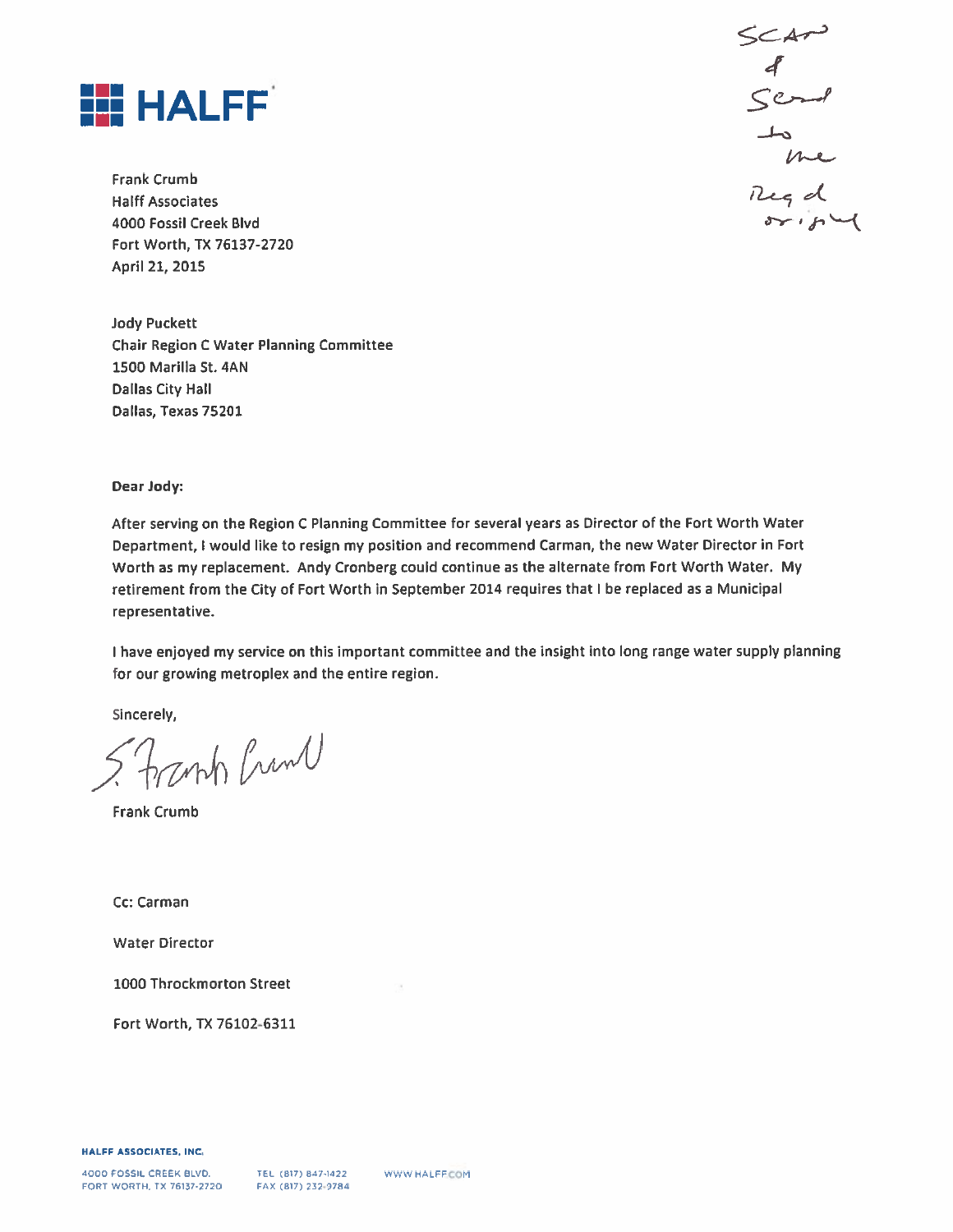# **JOHN ROBERT CARMAN**

2962 Chris Lane Grapevine, Texas 76051 E-mail johnrobertcarman@gmail.com (919) 398-0021

### **OBJ ECTIVE**

Seeking a position that can to serve as my career capstone with a top 10 utility agency, with sincere desire to bring decades of experience to a challenging executive management role while helping to build the next generation of industry leadership

### **PROFESSIONAL EXPERI ENCE**

### **CITY OF FORT WORTH**

### **WATER DIRECTOR**, 2015 – Present

Direct the activities of the Fort Worth Water Department, providing daily water, sewer and reuse services to an estimated 780,000 retail customers and 330,000 wholesale customers within 30 communities in the greater Fort Worth area. Manage departmental budget exceeding \$400 Million and 10 year capital improvement plan of \$1.5 Billion. Responsible for Council relations, stakeholder engagement in both retail service area and wholesale communities. Lead staff of 970 dedicated and passionate department employees in the day-to-day operations of the utility including: Operation of 5 water treatment plants, 1 regional wastewater plant, 3400 miles of sewer pipe, 3000 miles of water pipe, elevated storage facilities, pump and lift stations, accredited laboratory, regulatory compliance, development plan review and annexation implementation. Provide customer service call center and utility billing service for 280,000 water and sewer accounts, and for the Stormwater and Solid Waste services provided by Fort Worth

- Drive utility towards vision, mission statement and implementation of Effective Utility Management Principles based strategic plan
- Develop business case, design and implementation of Advanced Metering Infrastructure (AMI)
- Design and implementation of asset management and work management processes
- Develop strategy to improve bond rating of the Utility
- Implement water main condition assessment methodologies to bring asset condition understanding in the water distribution system to the level achieved in the sewer collection system
- Plan and implement drought management plans and conservation programs a
- Implement recommendations of the departmental safety audit
- Develop wholesale and retail rate strategies and make recommendations to Council annually while engaging stakeholder support
- Review state legislative proposals and provide impact assessments for ratepayers to policy makers

### **CITY OF RALEIGH**

### **PUBLIC UTILITIES DIRECTOR,** 2010 – 2015

Direct the activities of the City of Raleigh Public Utilities Department, providing water, sewer and reuse water services to an estimated 525,000 people in Eastern Wake County. Manage the annual departmental budget exceeding \$200 Million and 10 year capital improvement plan exceeding \$1 Billion. Responsible for Council relations and stakeholder engagement in the service area, including the merger partner communities of Wake Forest, Rolesville, Knightdale, Wendell, Zebulon and Garner. Lead staff of 621 dedicated and passionate utility professionals in the day-to-day operations of the utility including: Operation of 2 water treatment plants, 1 regional wastewater plant, 2300 miles of sewer pipe, 2400 miles of water pipe, elevated storage facilities, pump and lift stations, full service laboratories, regulatory compliance, development plan review and annexation implementation. Provide customer service call center and utility billing service for 186,000 water and sewer accounts. Utility Billing also provides billing service for the Stormwater and Solid Waste services provided by Raleigh and in many instances the services provided by the merger partner municipalities.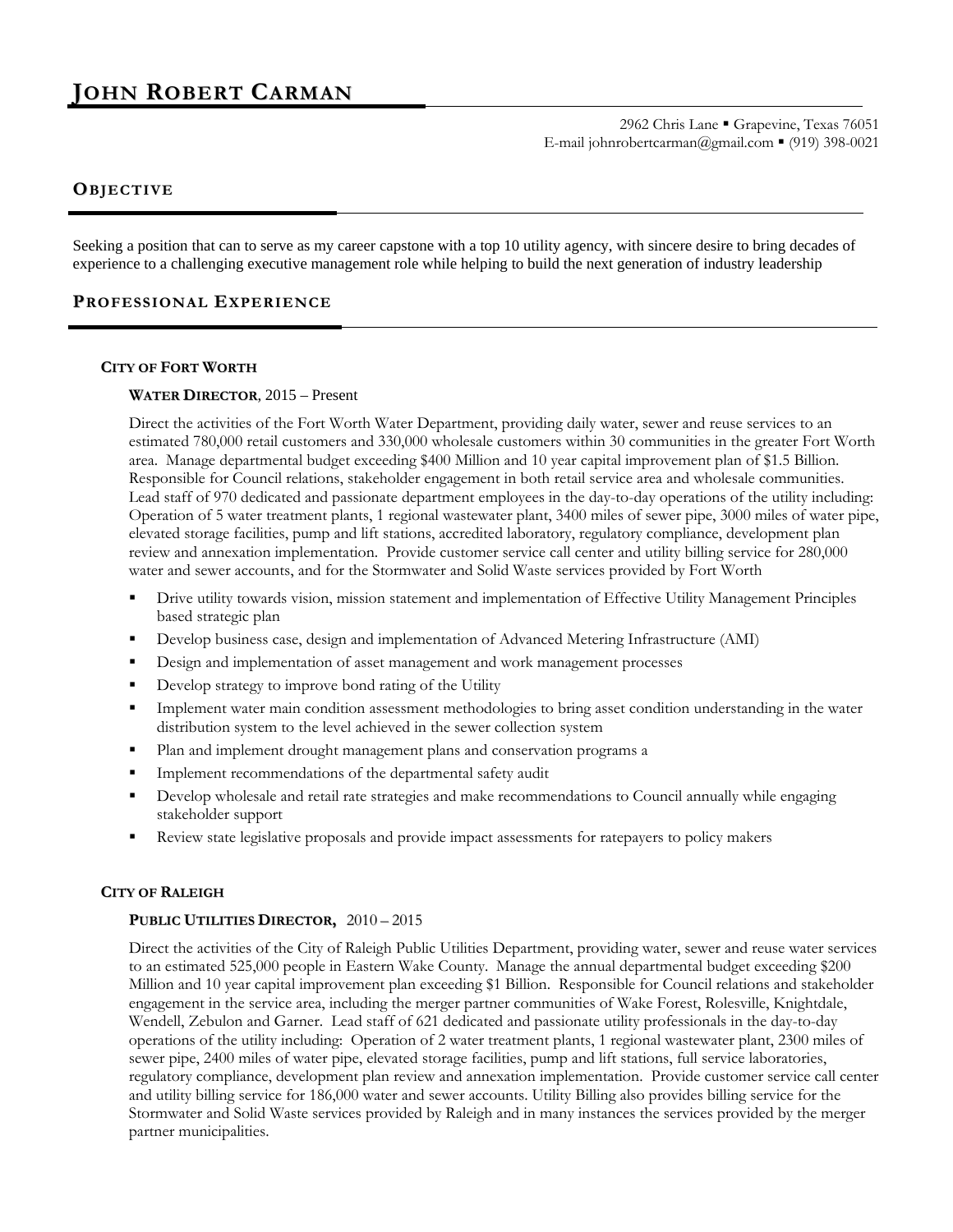- Developed and implementing a strategic plan utilizing the Effective Utility Management Principles
- Initiated strategic communication plan to support strategic plan and mitigate community impacts of rate increases and impacts of main replacement acceleration
- Led effort to restructure ratemaking and fee setting methodologies
- Facilitated Water Utility Transition Advisory Taskforce helping them to consensus on Guiding Principles for management of the utility, ultimately leading to Council acceptance and integration into our strategic plan
- Restructured management team to break up longstanding management silos within the utility
- Utility has won multiple performance and management excellence awards
- Utility has won public support for the rate increases needed to support conservation initiatives
- **Initiated and implementing Strategic Asset Management plan**
- Develop retail rate strategies and make recommendations to Council annually while engaging stakeholder support

## **CH2M HILL 2005 - 2009**

## **PRINCIPLE PROJECT MANAGER, VICE-PRESIDENT** 2009

Served as Deputy Program Manager for joint venture performing planning, design, records management and force account functions for Chicago.

## **SENIOR CLIENT SERVICE MANAGER, VICE-PRESIDENT** 2007-2008

Responsibilities include business development efforts and client service in the North Bay Area including Marin, Mendocino, Napa and Sonoma Counties.

## **SENIOR CLIENT SERVICE MANAGER,** 2005-2007

Responsibilities included project management, business development efforts and client service in the Utah market.

## **METROPOLITAN WATER DISTRICT OF SALT LAKE & SANDY 1994-2005**

## **GENERAL MANAGER** 2002-2005

Executive manager for all District functions reporting to an appointed Board of Trustees for a wholesale utility serving an estimated population of 750,000. Functioned as District Treasurer and Chief Procurement Officer, directs development of O & M budget and Capital budget, and worked with District Counsel to ensure compliance with state and federal laws. Responsible for stakeholder relations with elected officials in member cities, in adjoining counties and communities where District assets are located

- Responsible for execution of \$250,000,000 Capital Improvement Plan in a 5 year construction window
- Led successful effort to obtain necessary permitting, easements and approvals for siting of major water treatment and transmission facilities in a complex suburban setting with multiple jurisdictional agencies
- Developed public information campaign for Capital Improvement Plan Directed successful title transfer legislation during the 108<sup>th</sup> Congress for Provo River Project facilities
- Served as President of the Provo River Water Users Association Board of Directors, a non-profit corporation responsible for operating and maintaining the majority of Provo River Project facilities
- Completed reorganization of District staff to accommodate additional District facilities and responsibilities
- Coordinated development of finance and investment plans, meet with bond rating agencies and oversee issuance of District bonds
- Prepared and presented proposed budget presentations for Salt Lake City and Sandy City Councils, and other governmental agencies
- Responsible for water resource management, planning, acquisition and development
- Negotiated water purchase agreements, Interlocal agreements and temporary water supply contracts
- Represent District interest in local, state and federal legislative issues